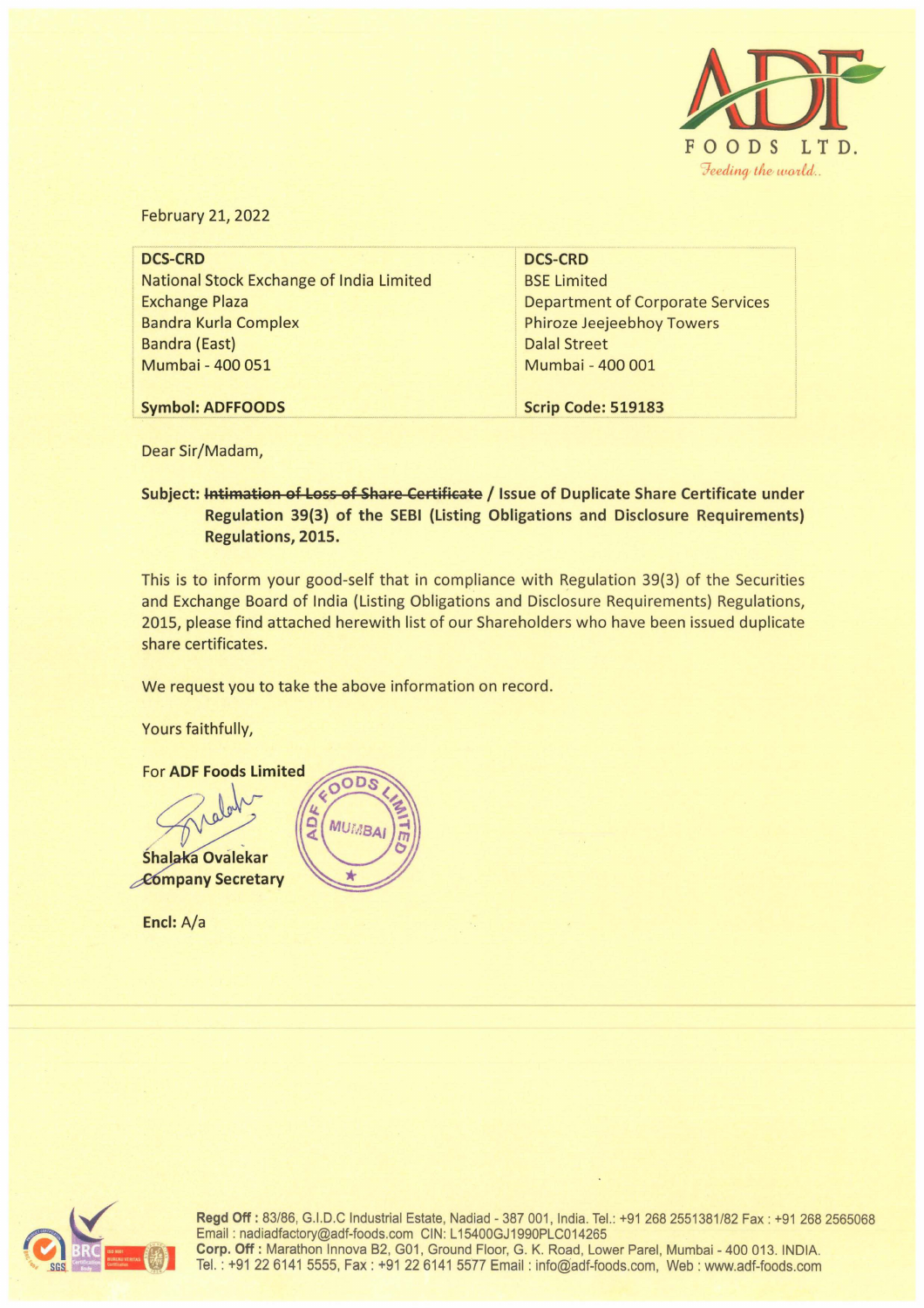|                      | ADF Foods Limited<br>REGISTER OF NEW SHARE CERTIFICATES ISSUED ON DUPLICATION |        |                         |         |                           |  |  |                               |  | <b>LINK</b> Intime |           |  |  |  |  |
|----------------------|-------------------------------------------------------------------------------|--------|-------------------------|---------|---------------------------|--|--|-------------------------------|--|--------------------|-----------|--|--|--|--|
|                      |                                                                               |        | FROM: TN3672 TO: TN3677 |         |                           |  |  |                               |  |                    |           |  |  |  |  |
| SR NO.               | FOLIO NO.<br>SHAREHOLDER'S FROM<br>NAME                                       | TO     |                         |         | FROM TO SHARES            |  |  | PAID STUS Deno Cert MICR MICR |  | Type From          | <b>TO</b> |  |  |  |  |
| TN3672               | M010384<br>21/02/2022 MAHENDRA TULSIYAN                                       |        |                         |         |                           |  |  |                               |  |                    |           |  |  |  |  |
|                      | 21764                                                                         | 21764  | 2175671                 |         | 2175770 100 OLD 10.00 DUP |  |  | 100                           |  |                    |           |  |  |  |  |
|                      |                                                                               |        |                         |         | 100                       |  |  |                               |  |                    |           |  |  |  |  |
|                      | 122519                                                                        | 122519 | 2175671                 | 2175770 | 100 NEW 10.00             |  |  | 100                           |  |                    |           |  |  |  |  |
|                      |                                                                               |        |                         |         | 100                       |  |  |                               |  |                    |           |  |  |  |  |
| TN3673               | P005925<br>21/02/2022 PUSHPABAI BAFNA                                         |        |                         |         |                           |  |  |                               |  |                    |           |  |  |  |  |
|                      | 42228                                                                         | 42228  | 4222071                 | 4222170 | 100 OLD 10.00 DUP         |  |  | 100                           |  |                    |           |  |  |  |  |
|                      | 122520                                                                        | 122520 | 4222071                 | 4222170 | 100<br>100 NEW 10.00      |  |  | 100                           |  |                    |           |  |  |  |  |
|                      |                                                                               |        |                         |         | 100                       |  |  |                               |  |                    |           |  |  |  |  |
| TN3674               | R006211<br>21/02/2022 RAJESH CHANDANMAL BAFNA                                 |        |                         |         |                           |  |  |                               |  |                    |           |  |  |  |  |
|                      | 42229                                                                         | 42229  | 4222171                 | 4222270 | 100 OLD 10.00 DUP         |  |  | 100                           |  |                    |           |  |  |  |  |
|                      |                                                                               |        |                         |         | 100                       |  |  |                               |  |                    |           |  |  |  |  |
|                      | 122521                                                                        | 122521 | 4222171                 | 4222270 | 100 NEW 10.00             |  |  | 100                           |  |                    |           |  |  |  |  |
|                      |                                                                               |        |                         |         | 100                       |  |  |                               |  |                    |           |  |  |  |  |
| TN3675<br>21/02/2022 | M011574<br>MANIKYAM KESAVARAPU                                                |        |                         |         |                           |  |  |                               |  |                    |           |  |  |  |  |
|                      | 29751                                                                         | 29751  | 2974371                 | 2974470 | 100 OLD 10.00 DUP         |  |  | 100                           |  |                    |           |  |  |  |  |
|                      |                                                                               |        |                         |         | 100                       |  |  |                               |  |                    |           |  |  |  |  |
|                      | 122522                                                                        | 122522 | 2974371                 | 2974470 | 100 NEW 10.00             |  |  | 100                           |  |                    |           |  |  |  |  |
|                      |                                                                               |        |                         |         | 100                       |  |  |                               |  |                    |           |  |  |  |  |

------------------------------------------------------------------------------------------------------------